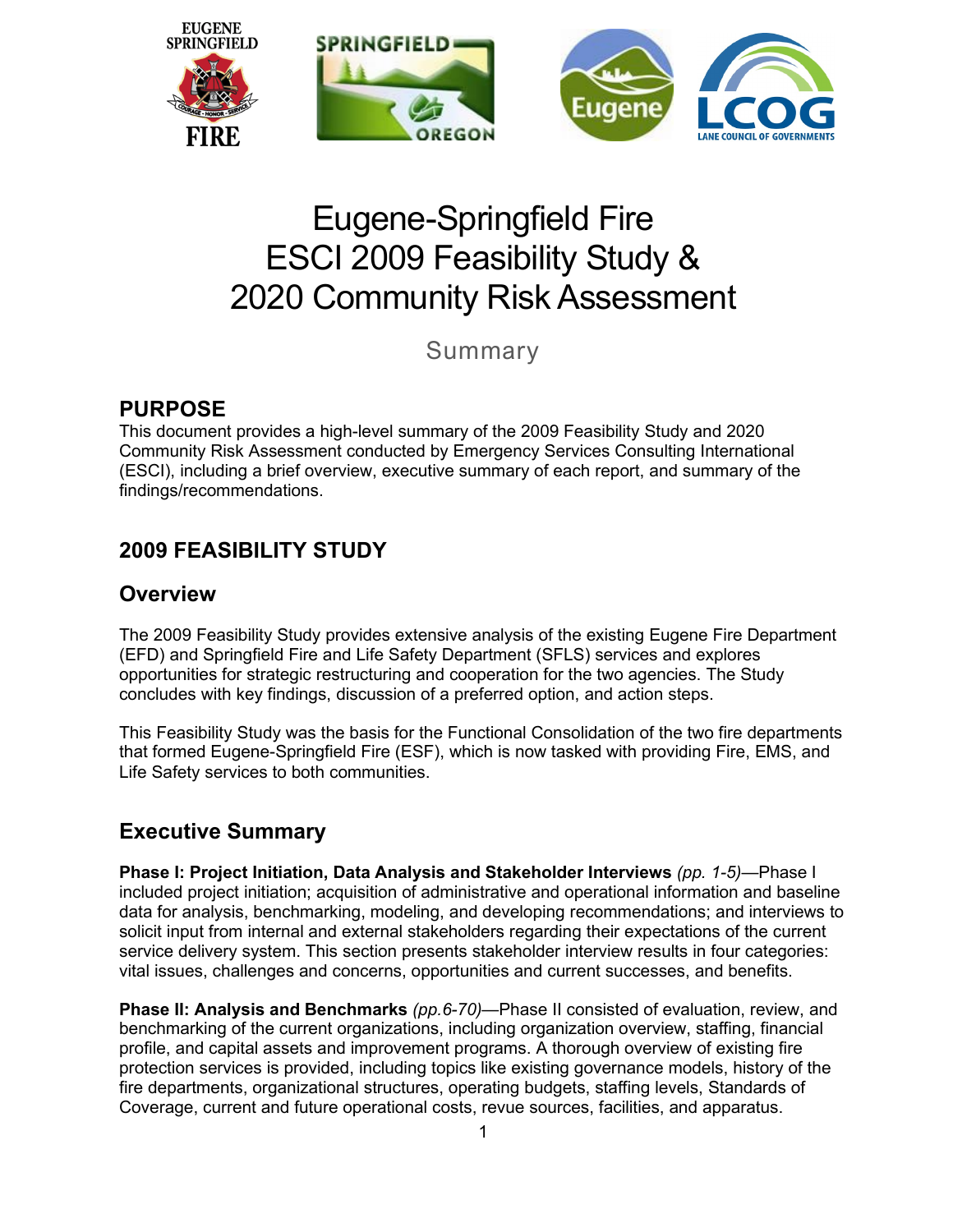

**Phase III: Future Service Demand and Financial Impact Analysis** *(pp. 71-92)—*Phase III consisted of geographic information system (GIS) analysis to provide a geographic depiction of fire department emergency workload and performance. This section explores possible outcomes of interagency options including combined service demand, coverage, ambulance coverage, and effective firefighting force.

**Phase IV: Opportunities and Options** *(pp. 93-122) —*Phase IV included an overview of the concepts of strategic restructuring and cooperative efforts; available organizational options (cooperation, collaboration, consolidation, contract for services, full integration, and future inclusion of other agencies) and potential outcomes; and a fiscal analysis of partnering options.

**Phase V: Findings, Preferred Option and Action Steps** *(pp. 123-132)—*Phase V presents the findings, including summary of feasibility, preferred option and other considerations, and a framework for action, including policy action, process issues, and timeline.

## **Feasibility Study Findings**

#### **SUMMARY OF OPTIONS**

The Feasibility Study presents a continuum of cooperative options, from alliance to integration, available to Eugene and Springfield (see: General Partnering Strategies on page 93). All strategies allowed by Oregon Law were determined to be feasible; however, the report notes that issues of finance and taxation determine the practicality of many cooperative ventures. Following is a high-level overview of the options as presented in the 2009 Feasibility Study (more details can be found starting on page 134 of the Study):

#### *Collaboration*

Collaboration involves joint planning, mutual and automatic aid, resource sharing, and professional association. With collaboration, there is no permanent relationship and decision-making remains with the individual organizations.

At the time of the Feasibility Study, Eugene and Springfield fire departments already exercised collaborative efforts with other agencies in Lane County and at the state and national levels, as well as local in the form of joint planning for emergency response, automatic aid, and Standard Operating Policies (SOPs).

#### *Joint Programming*

Joint programming involves a commitment to continue for the foreseeable future, a sharing or transfer of decision-making power, and an agreement. Joint programming may involve a single program (training), a multi-focused program (fire prevention/code enforcement), or an integrated system (9-1-1 dispatch).

In 2009, Eugene and Springfield already had many joint programs.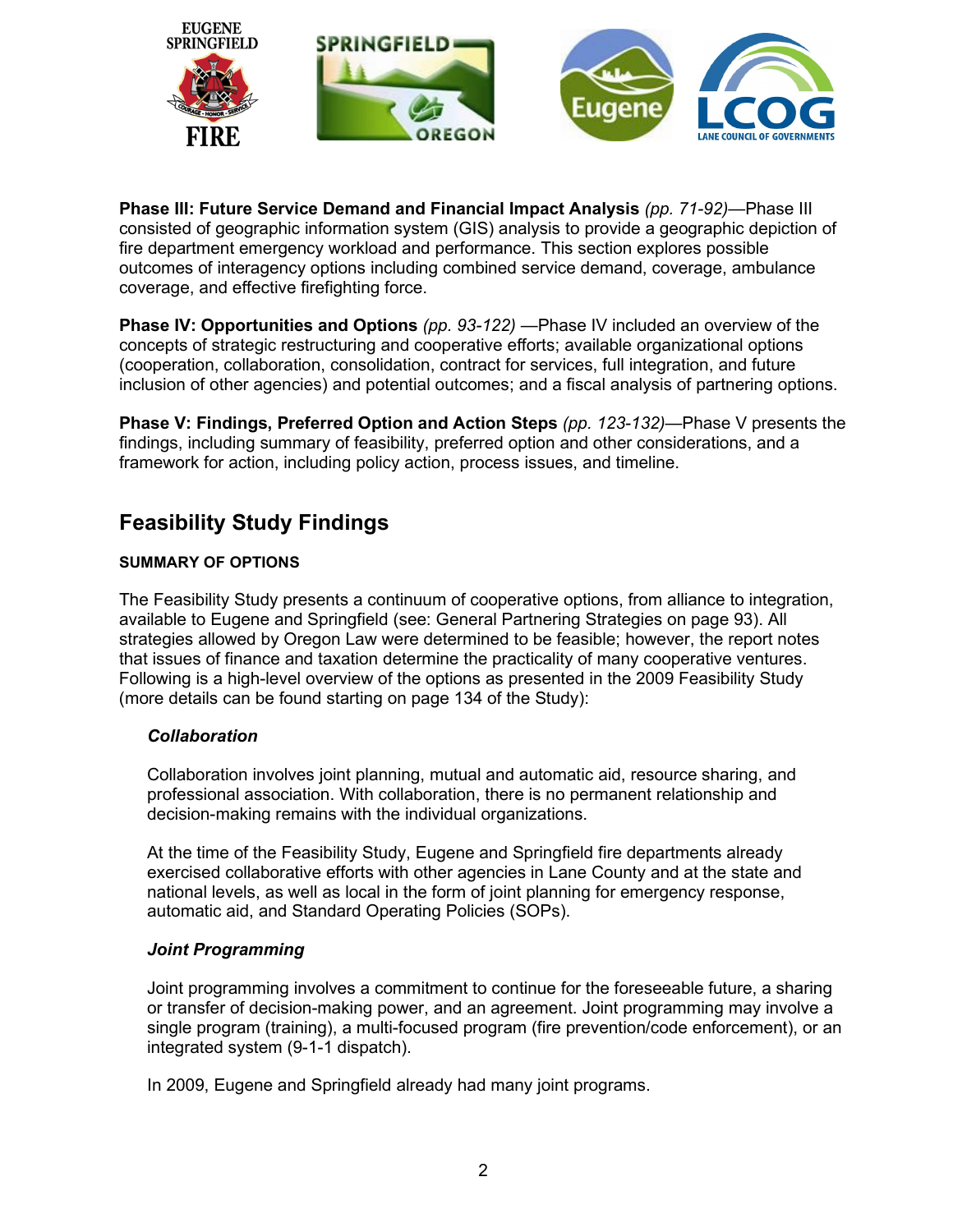

#### *IGA*

Intergovernmental cooperation grants cities and special districts broad power to contract with other governmental entities for any function or activity the agencies have authority to perform. Public agencies may enter into service agreements, service exchanges, and sharing/partnerships. IGAs are often seen as an intermediary step.

Eugene and Springfield Fire Departments had a number of IGAs already in place in 2009.

#### *Fire Authority*

The most formal and greatest level of integration involves changes in corporate control. Some states provide a process for the creation of regional fire protection units called fire authorities. The process allows existing governmental jurisdictions (cities, counties, fire districts) to create and govern a new entity (the fire authority). Generally, the participating governmental units continue to fund fire protection through traditional means (such as property tax, sales tax, and fees) although, in some cases the creation of a fire authority includes the power of taxation. In most cases though, each of the jurisdictions essentially contracts for fire protection and emergency medical service from the fire authority and each provides representative officials to serve as the authority's governing board.

The option of a fire authority was not available to the two cities at the time of the Feasibility Study, but the legislative process to authorize regional fire authorities in Oregon was noted as a long-term option.

#### *Merger*

In most cases, states give contiguous fire districts the power to merge. Oregon statutes include such a process, referring to it as "merger; consolidation." That part of Oregon Law pertaining to the consolidation of fire districts is found in ORS 198.885 and provided beginning on page 139 of this report. The statute applies only to fire districts, although other provisions of the law do address contracting between cities and fire districts.

#### *Fire Districts*

Forming a fire district to encompass the two cities represents a higher form of integration. Such a strategy would involve a change in corporate control and structure, including the creation of a new organization, and/or the dissolution of one or more organization.

State Law governs the formation and authority of Oregon fire districts. Oregon Revised Statutes (ORS) Chapter 478, Rural Fire Protection Districts, serves as the principal act of each fire district but, as special units of local government, all fire districts are also subject to other statutes, foremost of which includes ORS Chapter 198, Special Districts Generally. There are over 300 rural fire protection districts providing a wide range of emergency services to communities throughout the state.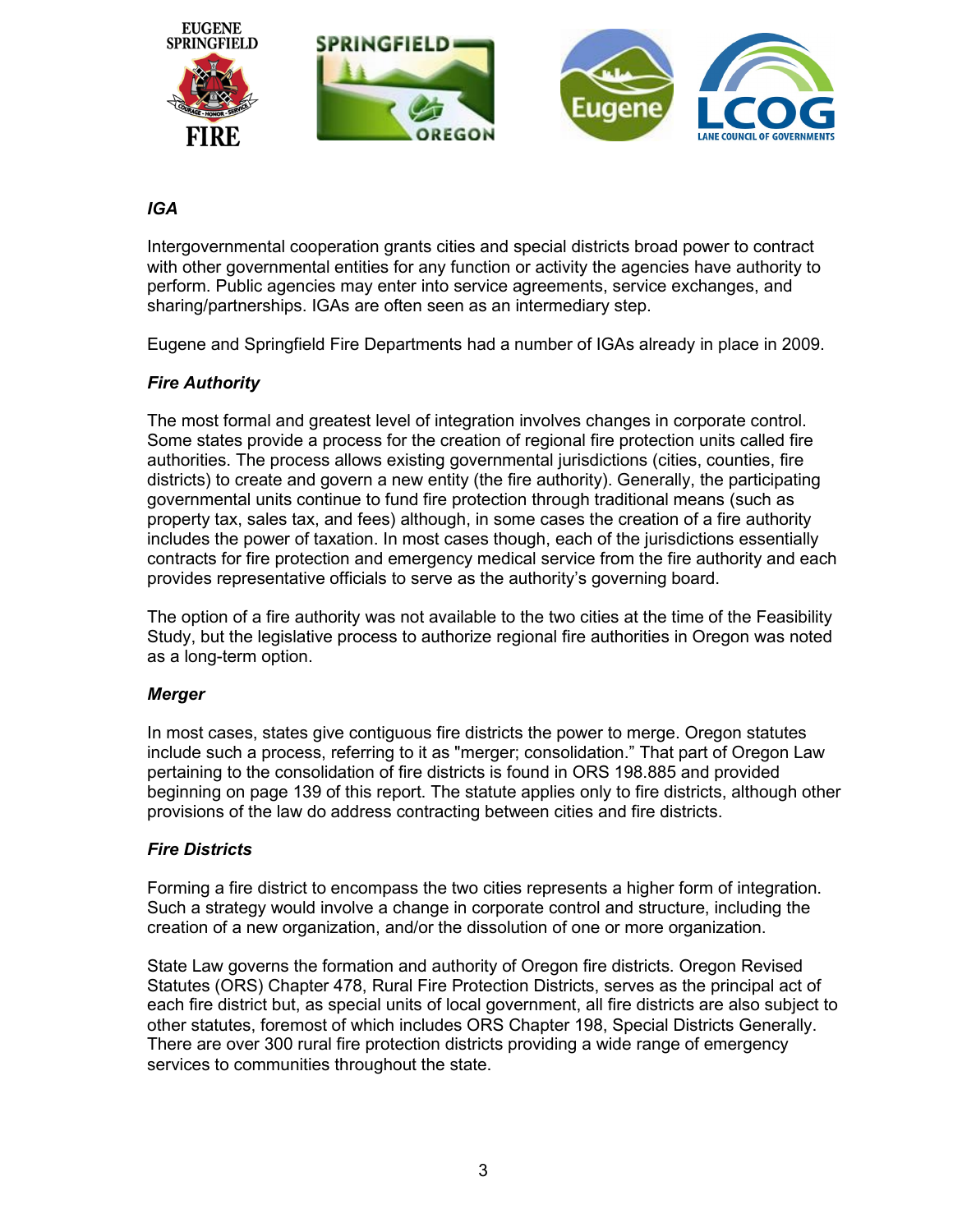

#### **PREFERRED OPTION**

ESCI identified an IGA between EFD and SFLS as the preferred option, which was presented as an intermediary step for a vision of a single fire agency. While annexation to a fire district was also identified as a preferred option by ESCI in the report, it was understood that this was the option recommended by ESCI and not a decision that was made. The report also noted that while a number of fire districts were available for the cities to annex to, ESCI identified those with a current relationship to EFD and SFLS as preferred as this strategy represented the least complex alternative to execute.

Following identification of the preferred option, the Feasibility Study discussed additional issues pertaining to the preferred option in no particular order or priority, including partnership; governance; timelines; employees; negotiation of assets, reserves, and transfer of property; district founding documents; strategic plan, and ambulance service areas (see pp. 128-130).

#### **RECOMMENDED ACTION**

ESCI recommended that the city councils of Eugene and Springfield jointly adopt the outcome of consolidation as the Vision for Regional Fire and EMS delivery. A period of 18 months to two years was the recommended timeframe within which to plan and implement this sort of system change without losing project momentum. The Study recommended that the agencies focus on reaching the goal by July 1, 2011; as an intermediary step, the Study recommended the establishment of a single fire department through the use of an IGA beginning July 1, 2010. The Study further recommended that the cities appoint a Steering Committee that included representation from all stakeholder groups to plan, communicate, oversee, and direct progress toward consolidation.

#### **FRAMEWORK FOR ACTION**

Following are landmarks identified by the Feasibility Study for reaching a Regional Fire Protection Vision (see pages 131-132 for additional detail on each item):

- Consult with service partners
- Joint adoption of a Regional Fire Protection Vision
- Organize the Steering Committee
- Obtain definitive legal advice
- Establish the name of the proposed integrated district
- Determine which directors will serve after election
- Cities: Adopt the annexation proposal
- District: Approval the proposal
- Prepare for the election
- Deliver the public education/information campaign
- Election is held
- Annexation is approved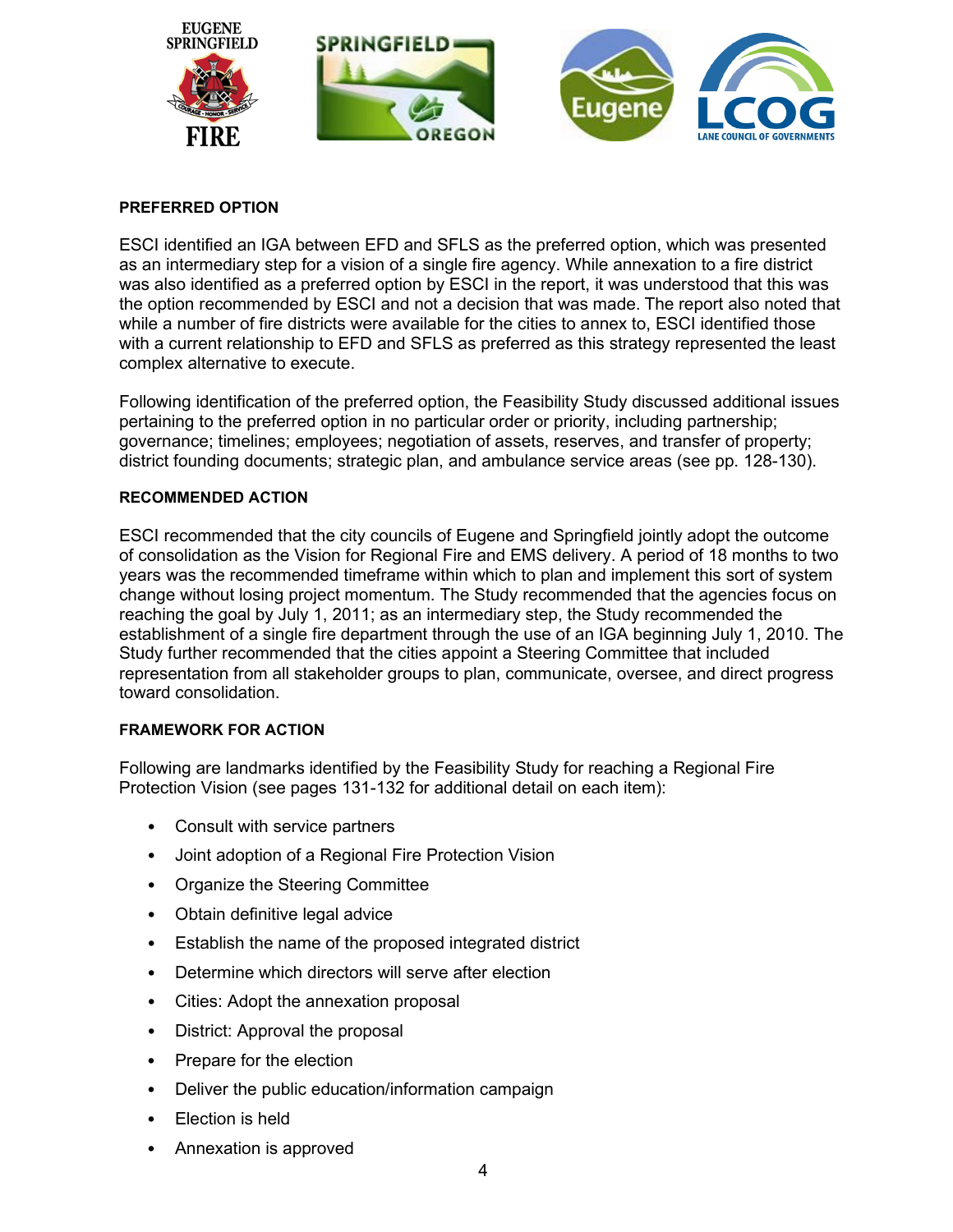

- Prepare the founding documents of the district
- Implement any sidebar agreements concerning governing officials
- Inventory and transfer assets
- Disband the Steering Committee
- Implement a strategic planning process

## **2020 COMMUNITY RISK ASSESSMENT**

### **Overview**

ESF retained ESCI in March 2019 to conduct an All-Hazards Community Risk Assessment, with a focus on fire prevention mitigation efforts and planning for future large-scale sporting events. During the summer of 2019, ESCI representatives analyzed the consolidated ESF organization, including service delivery, current Fire Prevention Division resources, community demographics, and known hazards.

# **Executive Summary**

**Section 1: Community and Organizational Overview**—Section 1 includes background information on the Cities of Eugene and Springfield, including weather and climate, regional demographics, and economic and jobs information. Section 1 also provides a brief description of each city's governance structure and the respective emergency management/response organizations, including programs and services; organizational structure; vision, mission, and values; emergency management; ESF Fire Department Division; and funding sources.

**Section 2: Service Delivery**—Section 2 provides an overview of ESF service delivery, including responses by incident type, temporal variation, response time performance, EMS service delivery, and spatial analysis of service demand. Section 2 also presents results from a fire prevention staffing survey of regional fire departments serving similarly sized communities.

**Section 3: Community Risk Assessment**—Section 3 provides information about the principles and methodologies used in assessing community hazards and vulnerabilities, with the intent of assisting fire department officials (1) in identifying fire/EMS-related hazards and risks within communities; (2) prioritizing risks to develop effective risk reduction strategies; and (3) Determining the appropriate resources necessary to reduce these risks and attain desired outcomes. This section also provides an analysis of natural, human-caused, and technological hazards and vulnerabilities; assesses risk by geographical planning zone and incident type; discusses Community Risk Reduction strategies; and anticipates community growth and risk associated with future development.

**Summary & Recommendations**—This section provides key recommendations to address risk and hazards in Eugene and Springfield.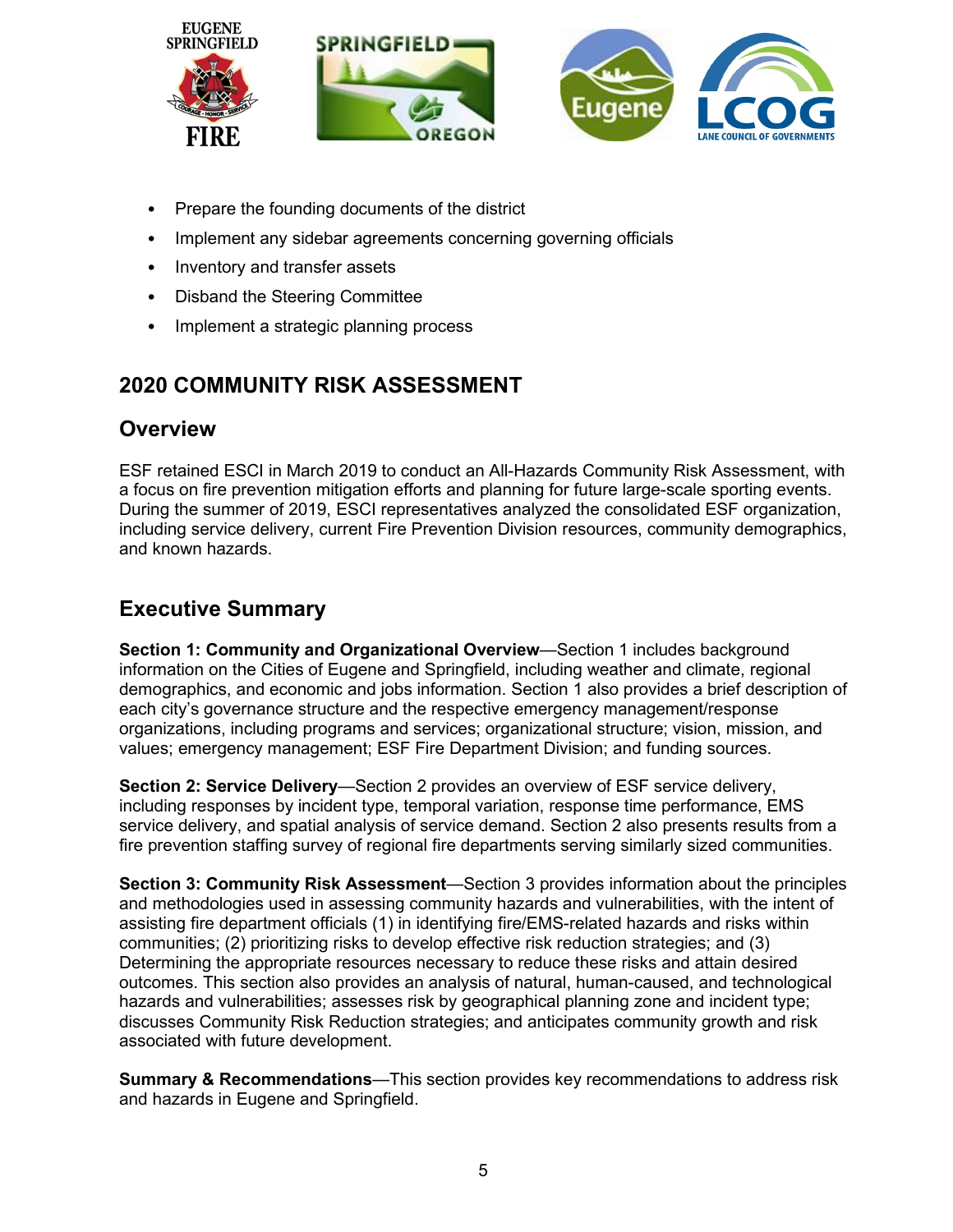

# **Summary of Recommendations**

The 2020 Community Risk Assessment concludes that ESF exhibits a high level of engagement, professionalism, and adaptability and noted that ESF already had detailed disaster planning and preparedness efforts already in place, especially in the realm of natural hazards mitigation planning. The analysis of ESF operations, resource allocation, and community risk revealed several realities:

- The cities of Eugene and Springfield have significant natural, human, and technological hazards and risks that require constant attention and allocation of mitigation resources and efforts.
- Lane County, and the public and private entities within, have developed contemporary and comprehensive plans for identifying and mitigating natural hazards throughout the region.
- ESF is a robust all-hazards fire department, with significant emergency operations resources and contemporary deployment strategies.
- The consolidation of Springfield Fire and EMS and Eugene Fire Department appears to have resulted in an enhanced and more efficient emergency services delivery system.
- The recently completed occupancy survey in both cities identified thousands of commercial occupancy hazards that were not previously inventoried (or identified).
- The current resources allocated to fire prevention and life safety code enforcement in both cities is likely not enough to ensure fire and life safety code compliance.
- Lack of *full* integration and coordination of internal ESF administration and operations may be an impediment in efficiently responding to, and managing, large-scale disasters.

ESCI offered the following observations and recommendations to better position ESF and the community for addressing identified risks (see pages 84-86 for additional detail):

- **Continue a Targeted Wildfire Prevention/Mitigation Program**—ESF should continually dedicate efforts to those living and working in the wildland-urban interface (WUI) neighborhoods about their wildlife risk, steps they can take to prepare, and WUI fuels reduction.
- **Increase Fire Prevention Staff and Inspections**—The department should consider increasing Fire Prevention Division staffing to ensure life safety code compliance is maintained in all relevant occupancies.
- **Improve Radio/Data Communications System Planning and Interoperability** There is a need for better coordination and integration of the various emergency responder radio systems that integrate with the Central Lane 911 Center.
- **Standardize Administrative Policies, Procedures, and Processes**—The merger of the two fire departments would eliminate incongruencies in policies and procedures, would likely streamline administrative support tasks and communications, and may eliminate barriers that prevent administrative cross-training that may be critical in a disaster situation. Short of a full merger, ESF should compare these divergent policies